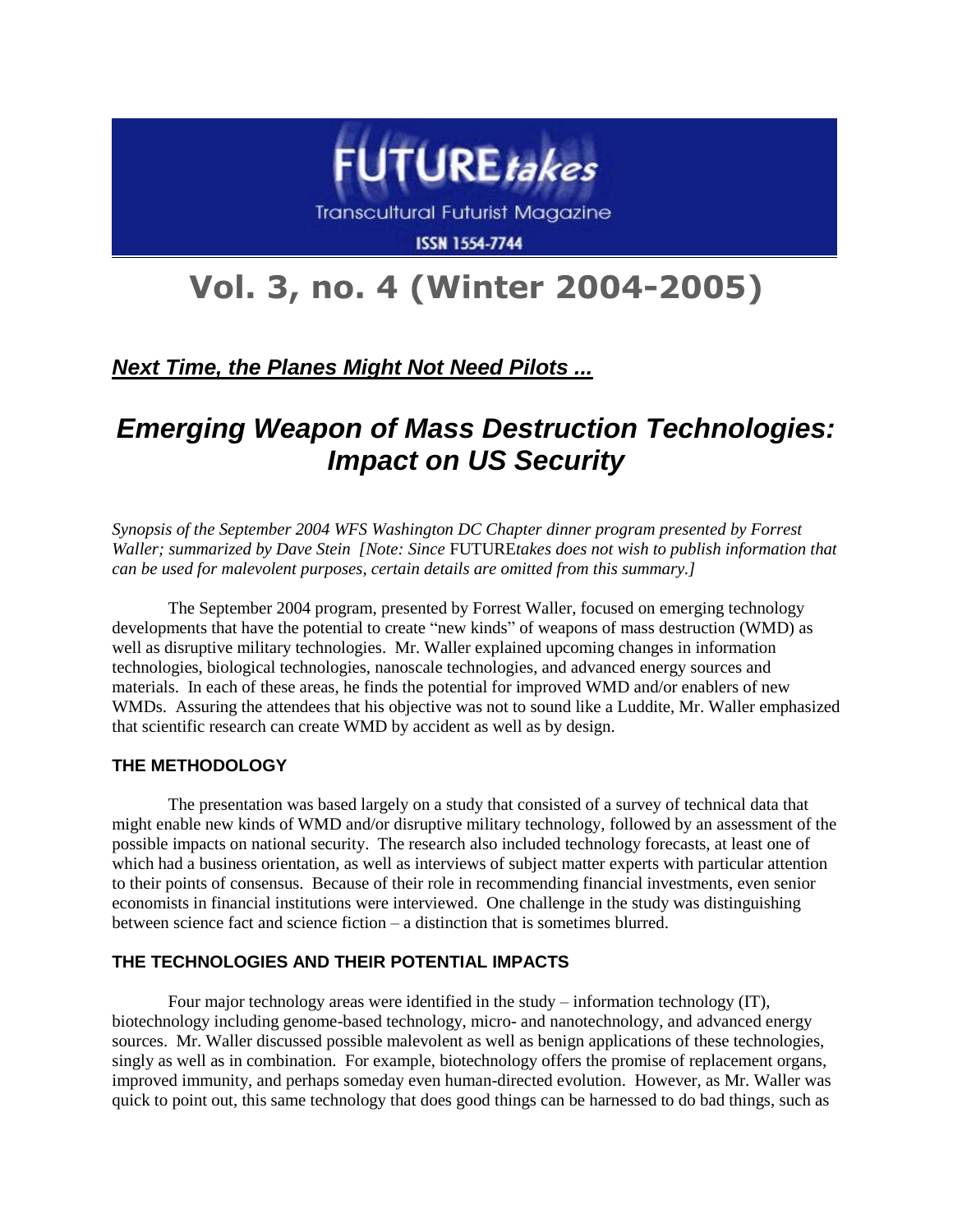create new diseases and disorders that target humans, animals, or crops. For all of their promise of abundant, cheap energy, the advanced energy sources can also be perverted for destructive use.

In the case of IT, Mr. Waller noted some differences. For example, IT can connect with a large number of people and can be a WMD enabler, but its effects are primarily disruptive and do not normally result in mega-deaths or major property damage. While cyber attacks against utilities, telecommunication systems, transportation systems, and financial networks can be massively disruptive, mass casualties would have a low likelihood. Even so, such disruption would undermine a nation's economic prosperity and public confidence in the government's ability to ensure safety and security. In the out years, however, IT (with AI) can conceivably create smart robots that can cause death and destruction on a wider scale.

#### **OUTLOOK –** "**GOOD GUYS**" **VS.** "**BAD GUYS**"

Mr. Waller noted several challenges that lay ahead. He envisions that at least the technology for powerful new WMD and disruptive technologies are likely to appear, and some technologies may first appear in other parts of the world. This is because the competition is keen. The R&D in these four technologies is being conducted in several countries, and there is no guarantee that the next breakthrough will be by "good guys." To compound the problem (from the US standpoint), the US educates much of its competition, and policy decisions that limit research or research funding (e.g., for stem cell research) also have their impacts. A related concern is whether all countries that deploy these technologies will rely on a human-in-the-loop to make life-and-death decisions in combat or whether some will relegate such decisions to AI.

A second challenge is that some new technologies and developments are not covered by international law or other existing proliferation constraints, especially in the cases of innovations that cannot readily be characterized as pathogens, chemicals, or fissile materials.

Then there is the challenge of defining WMD, since as Mr. Waller pointed out, recent events demonstrate inconsistencies. The present definition includes weapons that are not massively destructive while also excluding other weapons that are. For example, the 9/11 terrorist attacks resulted in just under 2,900 deaths at New York City's World Trade Center, but they did not result in the megadeaths that are commonly associated with WMD. The post-9/11 anthrax attacks, while massively disruptive, resulted in few deaths, and yet anthrax is considered a WMD. Conversely, the car bomb used against the Murrah Building in Oklahoma City resulted in 286 deaths and substantial damage, and yet a car bomb is not normally regarded as a WMD. According to Mr. Waller, redefinition of "WMD" will raise fundamental national security policy issues for the US as well as for the international community.

A fourth challenge is international political control. Mr. Waller sees greater control over the most promising new technologies as inevitable. For example, a European Parliament committee recommends banning electromagnetic weapons as well as any weapons that create superfluous injury or unnecessary suffering. Various non-governmental organizations (NGOs) want political control over weapons that can destroy the environment, especially "leave behind" weapons such as land minds, which generally outlive the hostilities that placed them. For their part, genetically altered materials present their own legal challenges. Yet, the study uncovered recurrent and in some cases contradictory themes regarding political control – that it is undesired, unacceptable, ineffective, unneeded, or too late.

Still another challenge is the scientific controversy on the various technologies and the possibility of exaggerated claims, particularly regarding how achievable they are and how effective they will be.